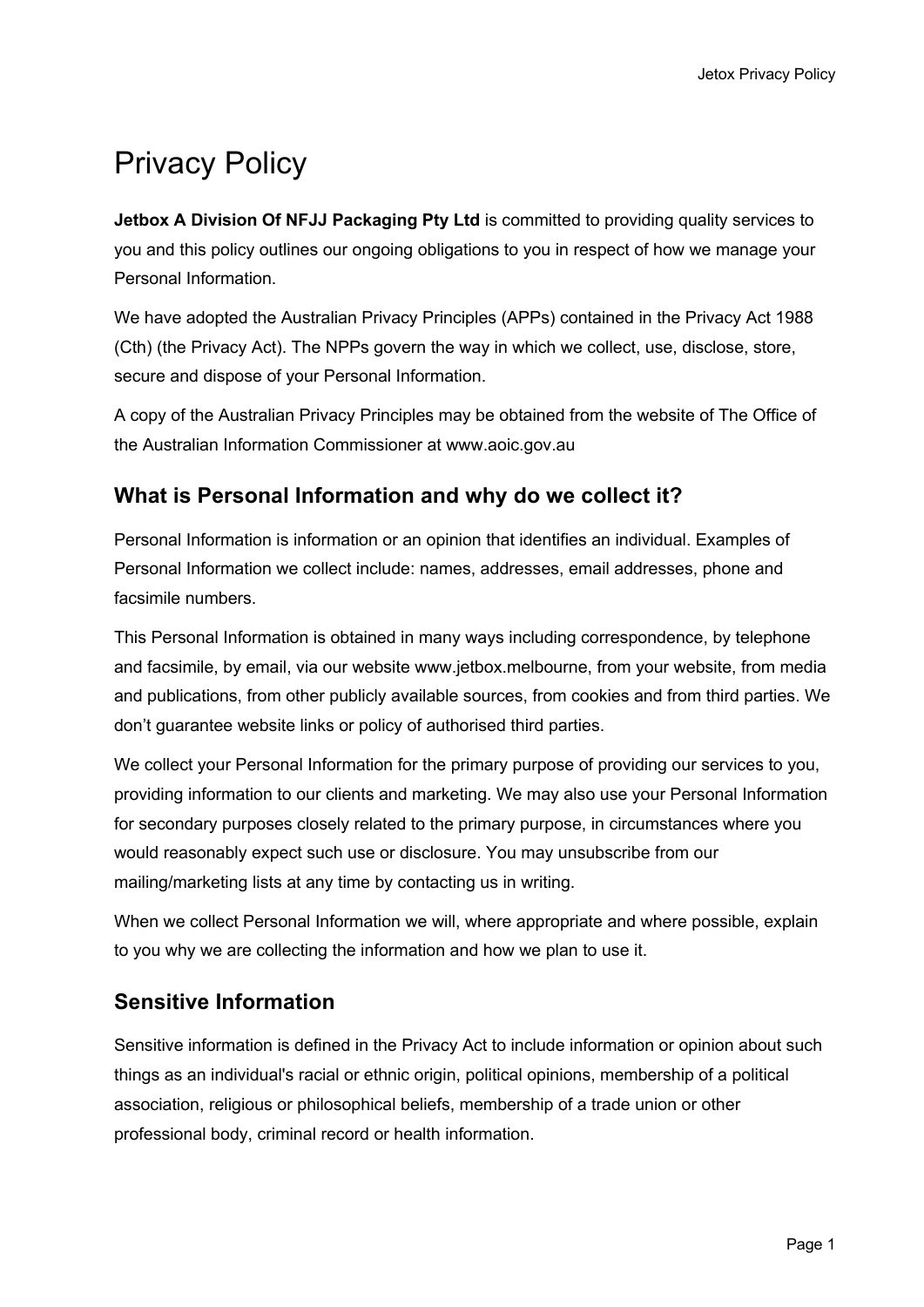Sensitive information will be used by us only:

- For the primary purpose for which it was obtained
- For a secondary purpose that is directly related to the primary purpose
- With your consent; or where required or authorised by law.

# **Third Parties**

Where reasonable and practicable to do so, we will collect your Personal Information only from you. However, in some circumstances we may be provided with information by third parties. In such a case we will take reasonable steps to ensure that you are made aware of the information provided to us by the third party.

### **Disclosure of Personal Information**

Your Personal Information may be disclosed in a number of circumstances including the following:

- Third parties where you consent to the use or disclosure; and
- Where required or authorised by law.

#### **Security of Personal Information**

Your Personal Information is stored in a manner that reasonably protects it from misuse and loss and from unauthorized access, modification or disclosure.

When your Personal Information is no longer needed for the purpose for which it was obtained, we will take reasonable steps to destroy or permanently de-identify your Personal Information. However, most of the Personal Information is or will be stored in client files which will be kept by us for a minimum of 7 years.

# **Access to your Personal Information**

You may access the Personal Information we hold about you and to update and/or correct it, subject to certain exceptions. If you wish to access your Personal Information, please contact us in writing.

**Jetbox A Division Of NFJJ Packaging Pty Ltd** will not charge any fee for your access request, but may charge an administrative fee for providing a copy of your Personal Information.